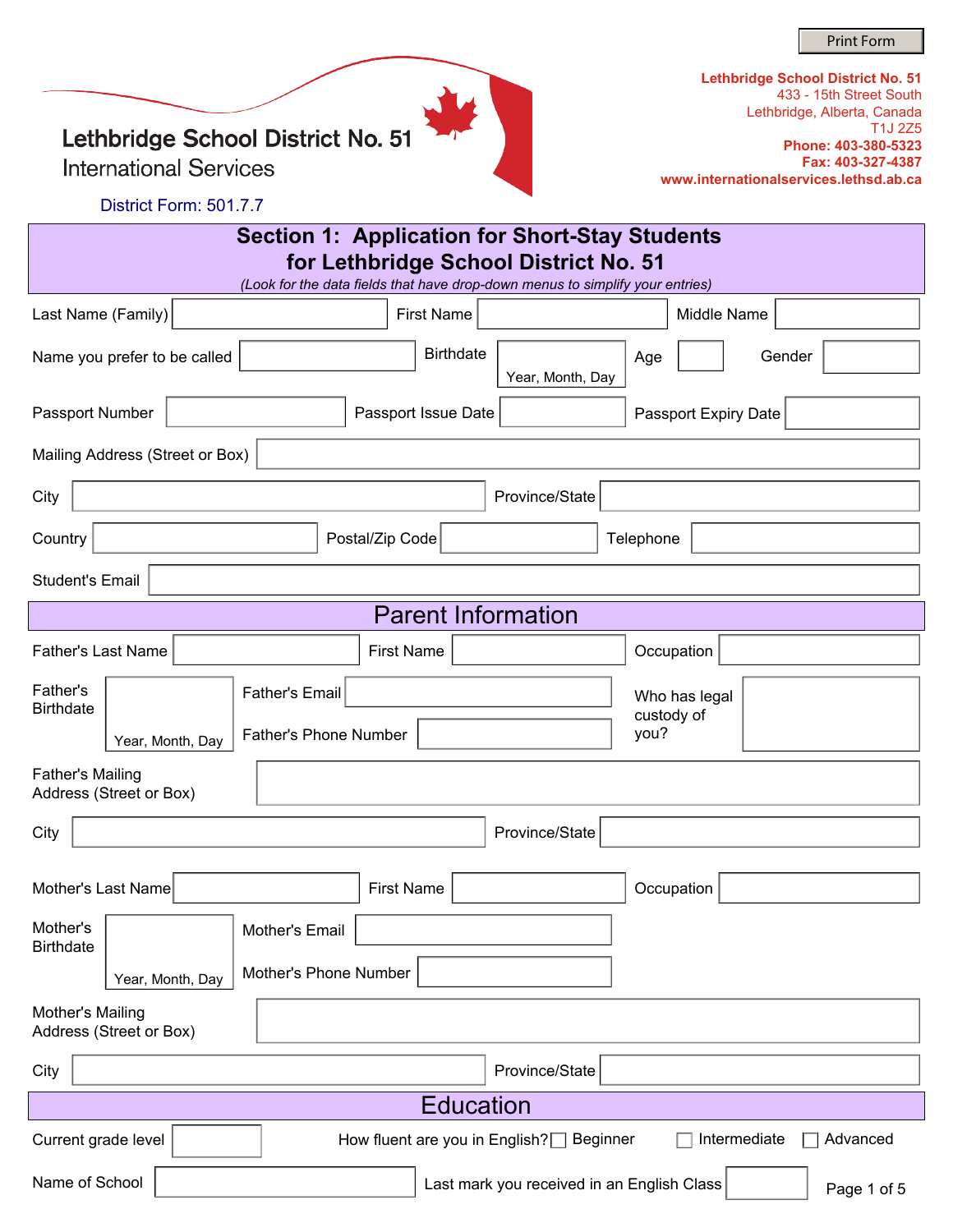## **Section 2: Medical Insurance**

*International students must purchase medical insurance through our school district. Our group insurance covers sickness and accidents including: prescriptions, emergency dental, emergency medical evacuation, emergency family transportation, trips outside of Canada, doctor's visits, ambulance, repatriation.* 

*Insurance rates and detailed information regarding the coverage provided are available on our International Services website.*

| <b>Arrival Date?</b>                                                |                                                    | Departure Date?           |                     |                           | Name of Family Doctor |                    |  |  |  |  |
|---------------------------------------------------------------------|----------------------------------------------------|---------------------------|---------------------|---------------------------|-----------------------|--------------------|--|--|--|--|
| Name of Clinic in Home Country<br>Phone                             |                                                    |                           |                     |                           |                       |                    |  |  |  |  |
| List any physical handicaps or<br>know about                        | medical conditions you feel we should              |                           |                     |                           |                       |                    |  |  |  |  |
| $\Box$ Yes, I have an allergy to pets                               |                                                    | What type of pets?        |                     |                           |                       |                    |  |  |  |  |
| $\Box$ Yes, I have an allergy to foods                              |                                                    | What type of food?        |                     |                           |                       |                    |  |  |  |  |
|                                                                     | Yes, I have an allergy to medications              | What type of medications? |                     |                           |                       |                    |  |  |  |  |
|                                                                     | <b>Section 3: Homestay Application Information</b> |                           |                     |                           |                       |                    |  |  |  |  |
| Tell us about yourself by marking the words that best describe you: |                                                    |                           |                     |                           |                       |                    |  |  |  |  |
| Outgoing                                                            | Serious                                            | Independent               | Studious            | Shy<br>$\blacksquare$     | Hardworking           | Quiet<br>$\Box$    |  |  |  |  |
| Cheerful                                                            | Optimistic                                         | <b>Neat</b>               |                     |                           |                       |                    |  |  |  |  |
| Tell us which hobbies and sports you enjoy:                         |                                                    |                           |                     |                           |                       |                    |  |  |  |  |
| Art galleries                                                       | Automobiles                                        | <b>Baking</b>             | Baseball            | <b>Billiards</b>          | Board games           | <b>Boating</b>     |  |  |  |  |
| Camping                                                             | Chess                                              | Comic books               | Computers           | Concerts                  | Cooking               | Cultural<br>events |  |  |  |  |
| Drawing                                                             | Fishing                                            | Football                  | Gardening           | Golf<br>$\blacksquare$    | Hockey                | Motorcycles        |  |  |  |  |
| Movies                                                              | Music                                              | Painting                  | Photography         | Reading<br>$\blacksquare$ | Shopping              | Soccer             |  |  |  |  |
| $\Box$ Tennis                                                       | $\Box$ Theatre                                     | $\Box$ Travel             | $\Box$ Video games  |                           |                       |                    |  |  |  |  |
|                                                                     |                                                    |                           |                     |                           |                       |                    |  |  |  |  |
| Aerobics                                                            | Badminton                                          | <b>Ballet</b>             | <b>Biking</b>       | <b>Bowling</b>            | Curling               | Dance              |  |  |  |  |
| Gymnastics                                                          | Handball                                           | Hiking                    | Horseback<br>riding | Kickboxing                | Lacrosse              | Martial arts       |  |  |  |  |
| Paddleboard                                                         | Racquetball                                        | Rock<br>climbing          | Rollerblading       | Rugby<br>$\Box$           | Running               | Sailing            |  |  |  |  |
| Skateboard                                                          | Skating                                            | Skiing                    | Snowboard           | Squash                    | Swimming              | Table tennis       |  |  |  |  |
| Volleyball                                                          | Walking                                            | Yoga                      |                     |                           |                       |                    |  |  |  |  |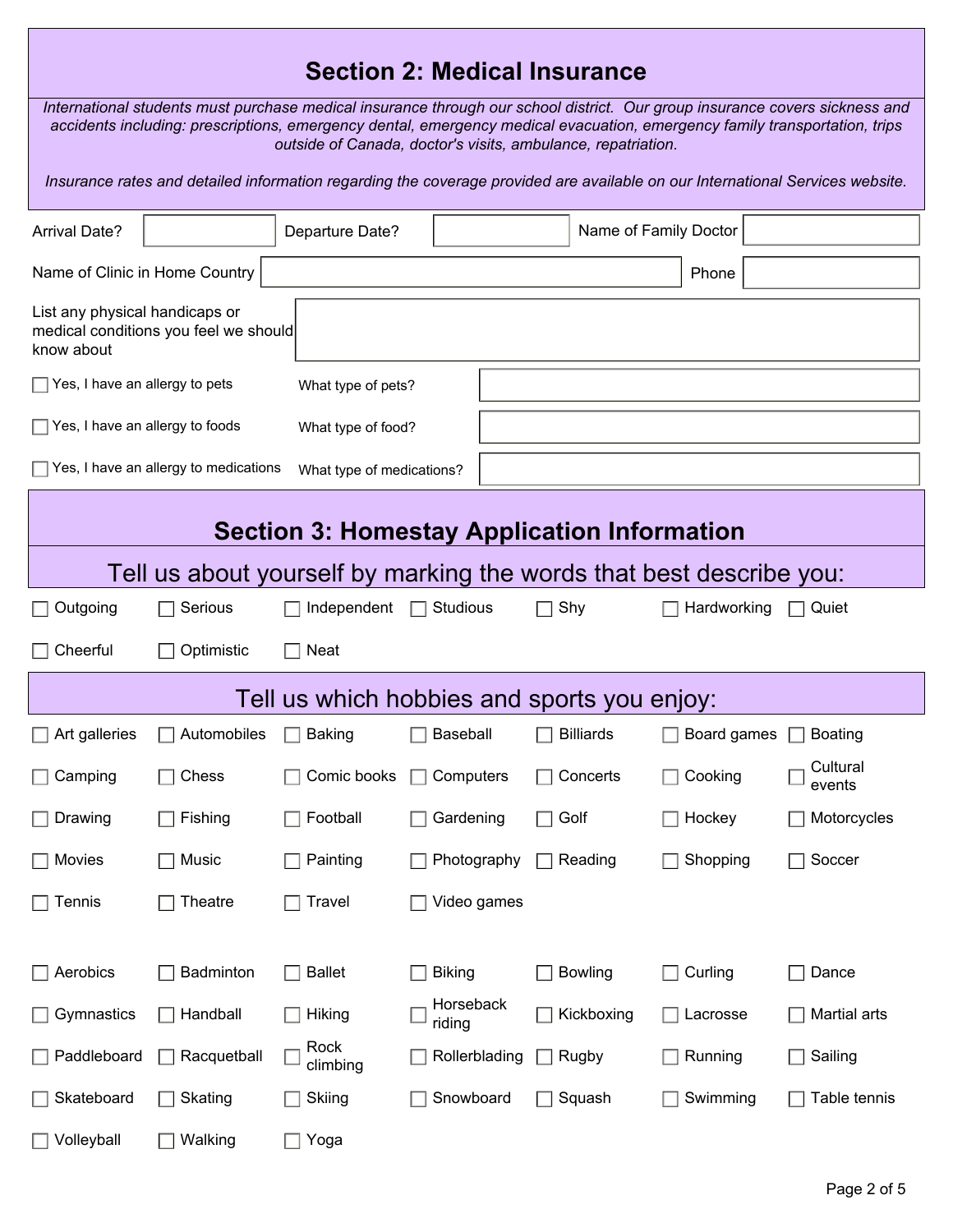| Food preferences:                                                     |                       |                         |                   |  |                                              |                                                                       |                         |  |
|-----------------------------------------------------------------------|-----------------------|-------------------------|-------------------|--|----------------------------------------------|-----------------------------------------------------------------------|-------------------------|--|
| $\Box$ I am vegetarian                                                |                       | Are there any foods you |                   |  |                                              |                                                                       |                         |  |
| $\Box$ I require a gluten free diet                                   |                       | strongly dislike?       |                   |  |                                              |                                                                       |                         |  |
| $\Box$ I require a lactose free diet                                  |                       |                         |                   |  |                                              |                                                                       |                         |  |
|                                                                       |                       |                         |                   |  |                                              | Which of the following foods do you enjoy: (check all foods you like) |                         |  |
| $\Box$ Pork                                                           | Chicken               | <b>Beef</b>             | Fish              |  | <b>Barbecue</b>                              | Rice                                                                  | Potatoes                |  |
| Vegetables                                                            | Salads                | Fruit                   | Asian Food        |  | Fast Food                                    | Noodles/Pasta                                                         | Cereals<br>$\mathsf{L}$ |  |
|                                                                       |                       |                         |                   |  | Home Preferences (check all that you prefer) |                                                                       |                         |  |
| I like:                                                               |                       |                         |                   |  |                                              |                                                                       |                         |  |
| $\Box$ Young children                                                 |                       | No Young Children       | Teenagers         |  | No Teenagers                                 | <b>Adults Only</b>                                                    |                         |  |
| No Adults Only                                                        | <b>Other Students</b> |                         | No Other Students |  | No Preference<br>$\Box$                      |                                                                       |                         |  |
| Pets                                                                  | No Pets               |                         |                   |  |                                              |                                                                       |                         |  |
| (Type of host family you prefer)                                      |                       |                         |                   |  |                                              |                                                                       |                         |  |
| I like:                                                               |                       |                         |                   |  |                                              |                                                                       |                         |  |
| A family who wants me to be involved in my social life and activities |                       |                         |                   |  |                                              |                                                                       |                         |  |

A family who gives me a little more independence for my own social life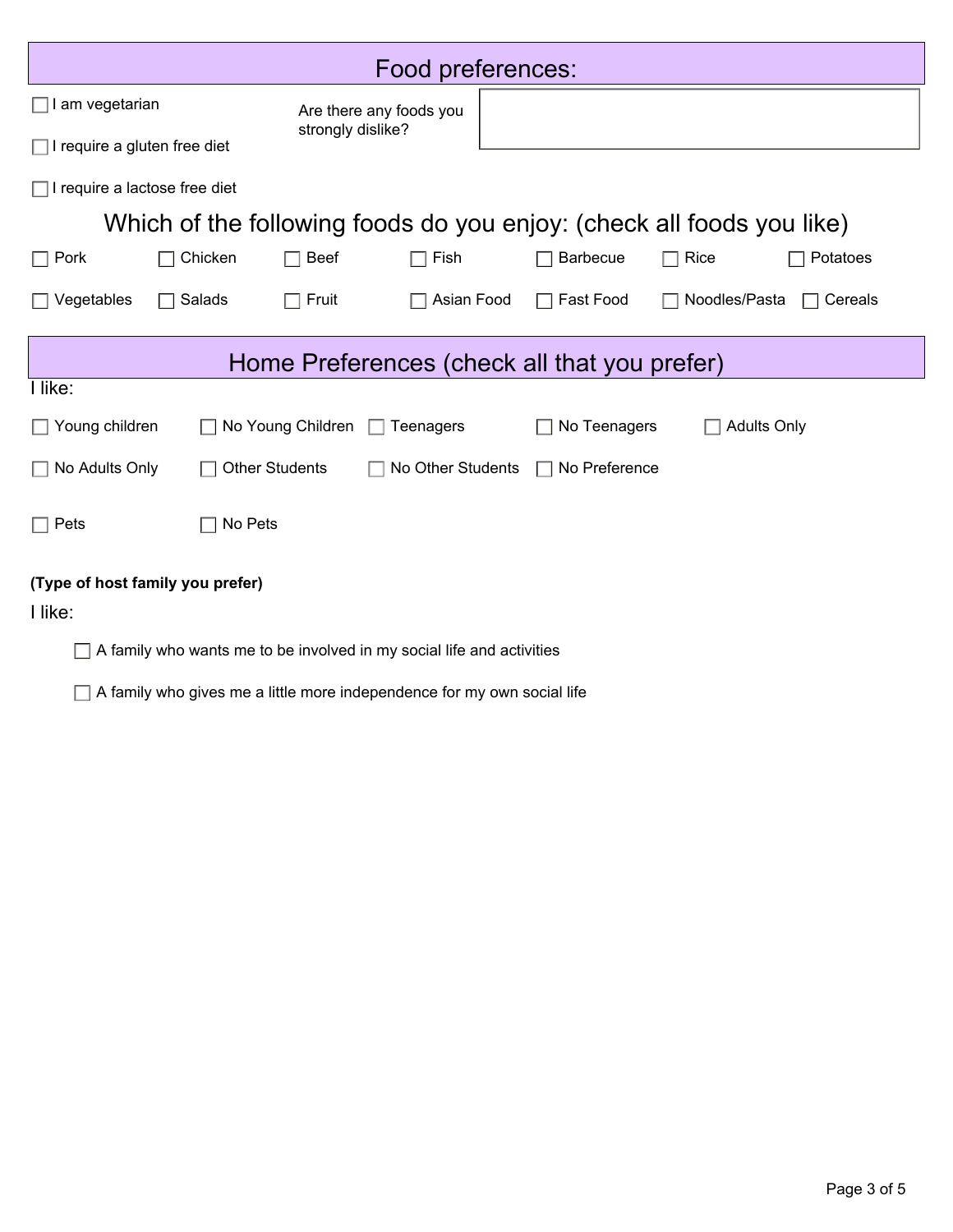|      |     | List your family members (Information for your homestay family): |
|------|-----|------------------------------------------------------------------|
| Name | Age | Relationship                                                     |
| Name | Age | Relationship                                                     |
| Name | Age | Relationship                                                     |
| Name | Age | Relationship                                                     |
| Name | Age | Relationship                                                     |
| Name | Age | Relationship                                                     |

| Alternate Emergency Contact if parents unavailable: |  |         |                   |                 |  |  |  |  |
|-----------------------------------------------------|--|---------|-------------------|-----------------|--|--|--|--|
| Last Name                                           |  |         | <b>First Name</b> |                 |  |  |  |  |
| Relationship to you                                 |  | City    |                   | Phone           |  |  |  |  |
| Province/State                                      |  | Country |                   | Postal/Zip Code |  |  |  |  |
| Email                                               |  |         | Fax               |                 |  |  |  |  |

## **Application Package Checklist**

| $\Box$ I have completed all questions on the application form. |  |
|----------------------------------------------------------------|--|
|----------------------------------------------------------------|--|

 $\Box$  I have included a letter written by me to introduce myself and my family to my homestay family.

 $\Box$  I have included two photos for my homestay family.